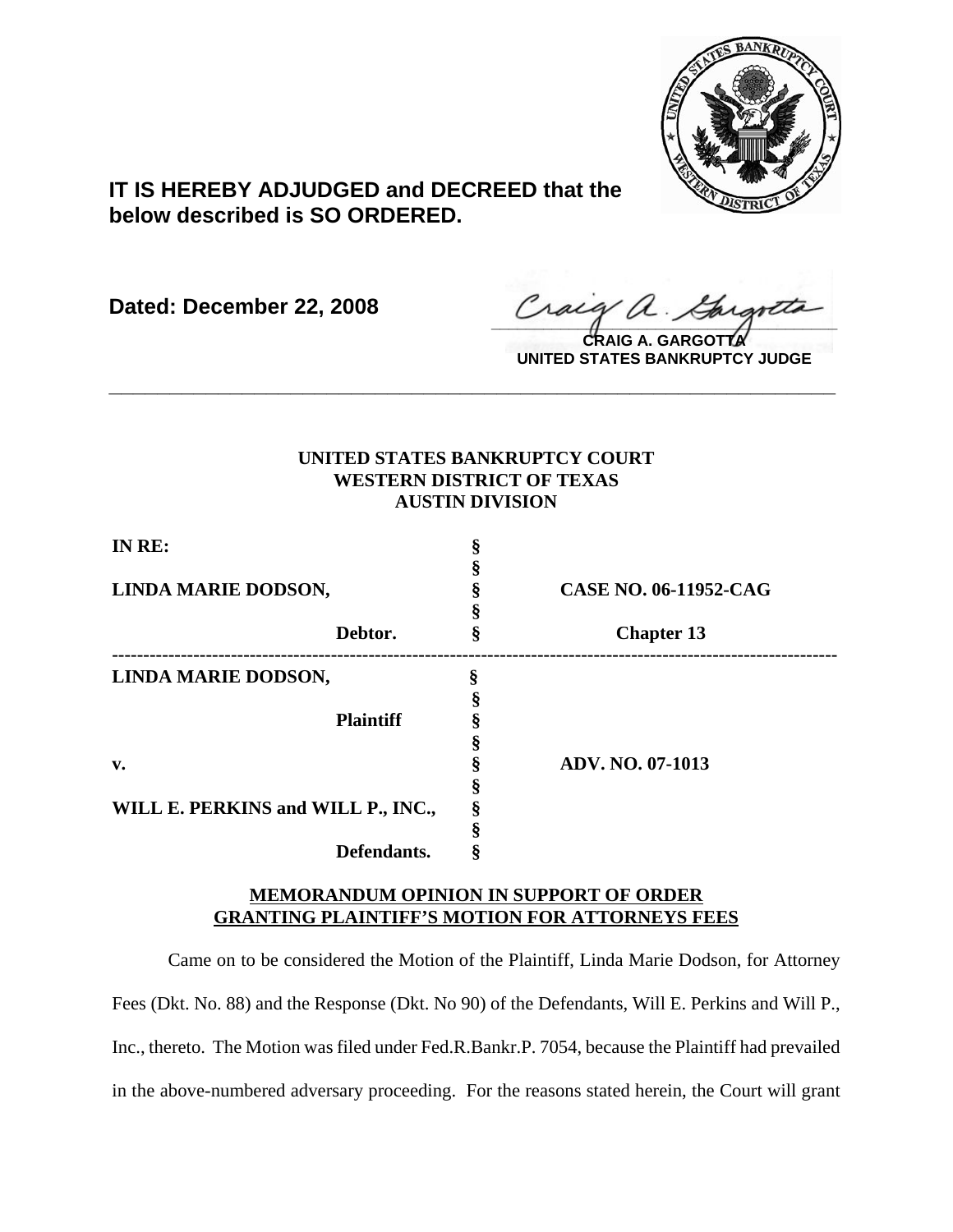Plaintiff's Motion and award Dodson \$56,600.64 for the attorneys and expenses of C. Daniel Roberts & Associates, P.C., and \$22,648.87 for the attorneys fees and expenses of Michael V. Baumer.

### BACKGROUND

Dodson was represented by two attorneys in this matter–C. Daniel Roberts and Michael V. Baumer. Roberts was the first attorney retained by Dodson on this matter, advising her that Will Perkins's failure to provide her with annual accounting statements regarding her contract for deed gave rise to a claim under § 5.077 of the Texas Property Code. Dodson retained Roberts to file suit in state court and/or to resolve the matter through settlement negotiations and mediation.

When Dodson was forced to file bankruptcy to protect her automobile from repossession, Roberts referred the matter to Michael V. Baumer, who has both consumer bankruptcy experience and litigation experience. Baumer undertook Dodson's representation both in her Chapter 13 bankruptcy case and in this litigation.

Based on the pendency of Dodson's Chapter 13 bankruptcy case, Baumer removed the state court suit to this Court. He reviewed the matter with Roberts and prepared the case for trial. With the removal, Perkins also engaged new counsel with bankruptcy experience to represent him in this case.

The Court held trial on June 25, 2008, and then took the matter under advisement. The Court then rendered a decision on October 16, 2008, in favor of Dodson, awarding her a judgment against Defendants, jointly and severally, in the amount of \$20,000.00 (which she might setoff against her indebtedness to one or both of the Defendants under the contract for deed). *See* Memorandum Opinion, Dkt. No. 80, and Judgment, Dkt. No.81. Pursuant to Fed.R.Bankr.P. 7054(a) (incorporating Fed.R.Civ.P. 54(d)(2)) and Local Rule 7054, the Court's judgment also expressly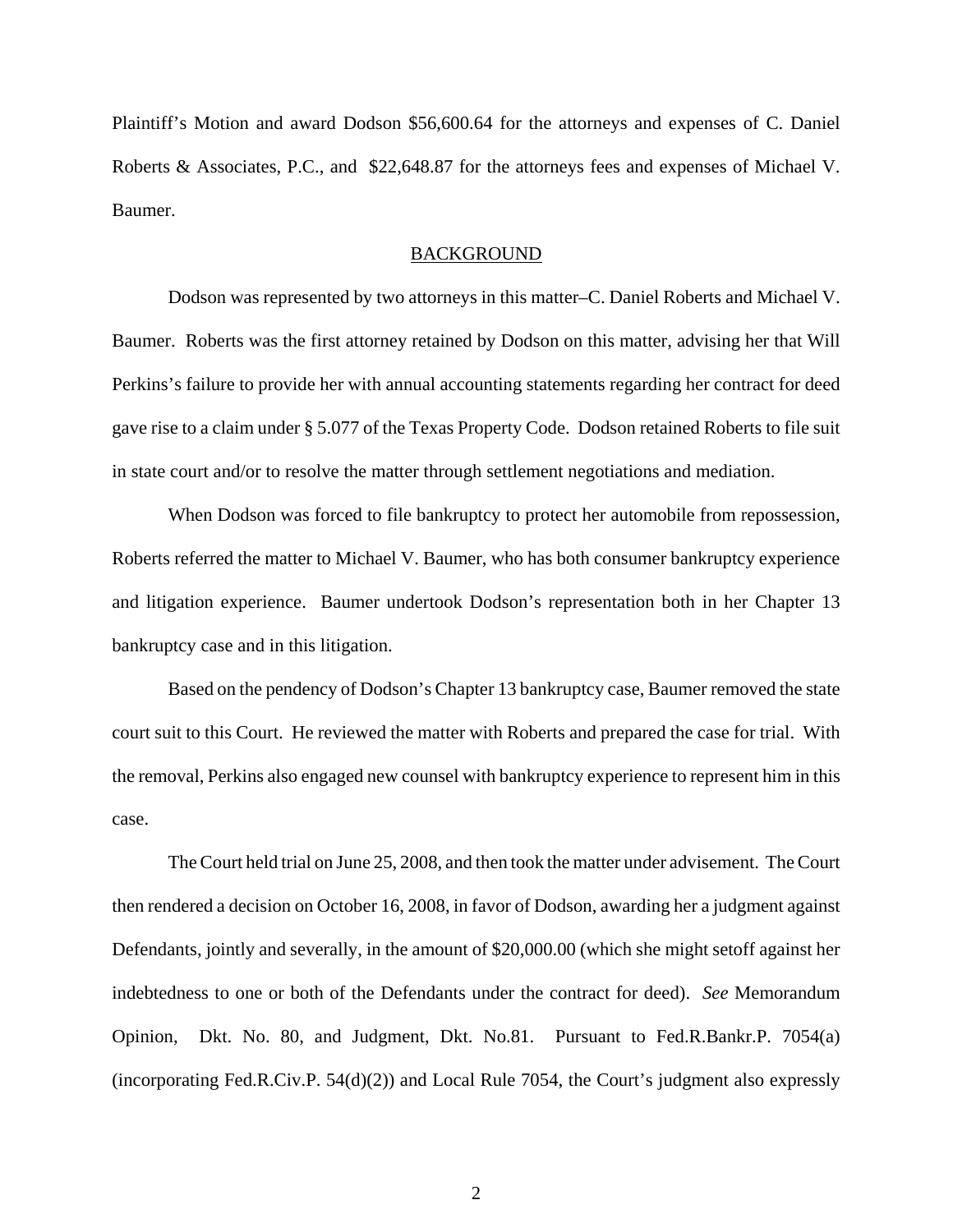reserved Dodson's right under § 5.077 to seek an award of attorney fees from Defendants as additional damages. Specifically, § 5.077(d) provides that

[a] seller who conducts two or more transactions in a 12-month period under this section who fails to comply with Subsection (a) is liable to the purchaser for . . . liquidated damages in the amount of \$250 a day for each day after January 31 that the seller fails to provide the purchaser with the statement, but not to exceed the fair market value of the property; and . . . reasonable attorney's fees.

Dodson filed the instant Motion (Dkt. No. 88), in accordance with Rule 7054 and Local Rule 7054, to recover her "reasonable attorney's fees" under § 5.077(d). Defendants filed a Response (Dkt. No. 90) to it. A hearing was held on December 3, 2008, after which the Court took the matter under advisement.

Dodson in her Motion for Attorney Fees simply recites the amounts she incurred as attorney fees and expenses and attaches the supporting time records and list of expenses. First, she requests a total of \$56,600.64 with respect to the charges of C. Dan Roberts & Associates, P.C.:\$50,286.00 in attorney fees plus \$6,314.64 in expenses. Roberts charged \$295.00/hour and personally performed about 40 percent of the attorney work involved, and utilized associates billing between \$180.00/hour and \$225.00/hour for the remaining legal work. Additionally, a portion of the firm's fees includes paralegal time at \$95.00/hour.

Dodson also requests \$22,648.87 for Baumer's charges: \$22,185.00 in attorney fees plus \$463.87 in expenses. Baumer charged \$300.00/hour and his legal assistants were charged at \$100/hour.

Thus, the total amount Dodson seeks for fees and expenses is \$79,245.51. It should be noted that, in comparison to that figure, under the Court's Judgment the Plaintiff's recovery for other liquidated damages was limited to value of the subject property, which the Court found to be \$20,000.00.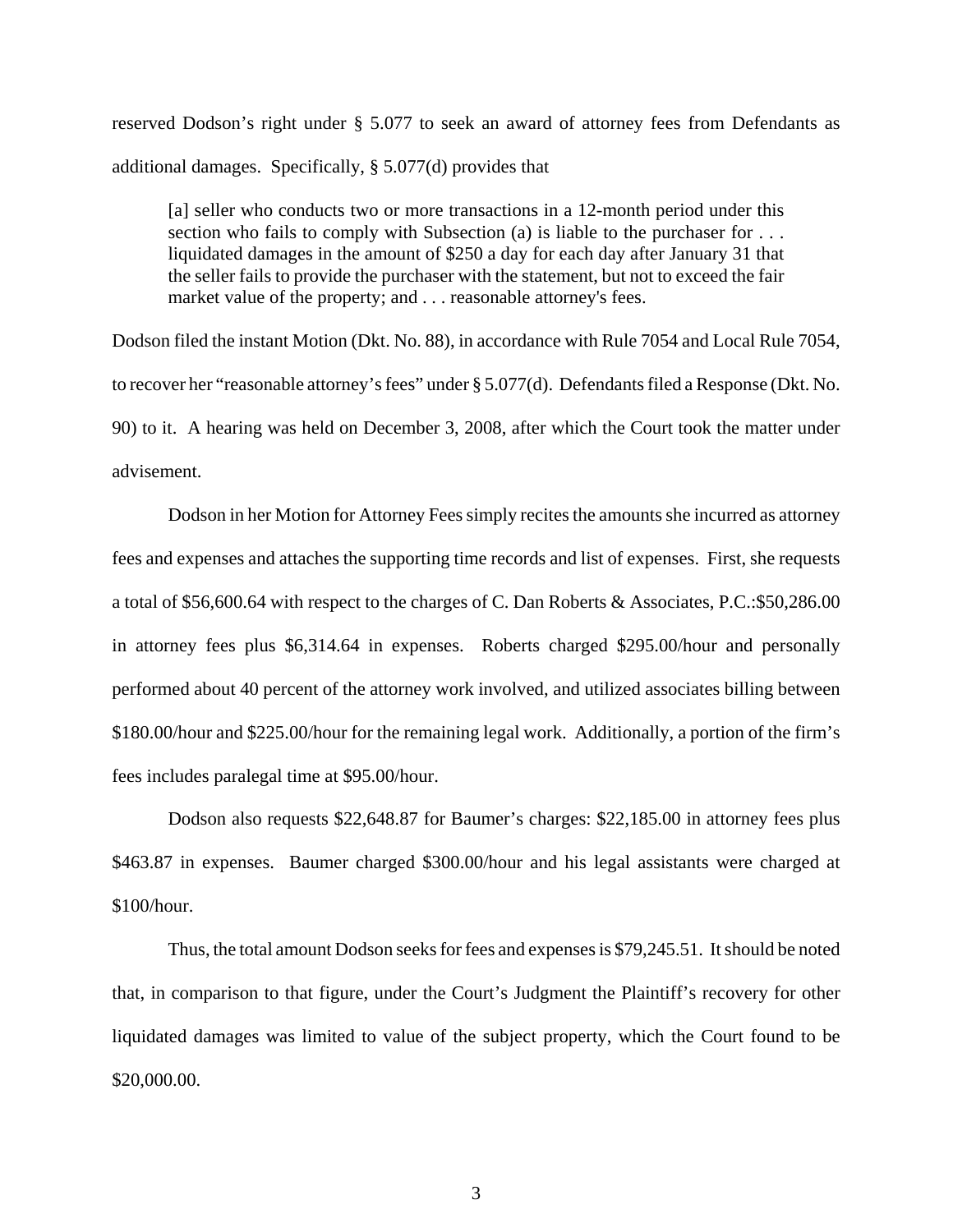Defendants' Response to the Motion for Attorney Fees raises a number of objections. In general, they maintain that the total amount of fees requested should have some reasonable relation to the potential size of the recovery in general, and that Dodson (i.e., her attorneys) should have anticipated that any recovery would be limited and so should have limited the time spent on the matter to an amount more reasonable in comparison to that recovery.

As to Roberts's fees, Defendants argue that an hourly billing rate of \$295.00/hour for work performed in years 2004 - 2006 is excessive, and that reasonable rates for that time frame would be \$150.00/hour for Roberts and \$125.00/hour for his associates. Defendants also contend that on a number of occasions two attorneys made court appearances or attended mediation when one attorney would have sufficed. Finally, Defendants also object to Roberts's charges for Westlaw in the amount of \$2,641.85.

As to Baumer's fees, the Defendants argue first that the amount is unreasonable and that the majority of his fees were not spent on the trial itself but in preparation for trial. Defendants maintain that most of Baumer's time was unnecessary because Roberts had already been working the case for years. The Defendants essentially argue that Dodson unnecessarily increased the cost of the litigation by filing the bankruptcy case and removing the state court suit to this Court.

Second, Defendants argue that Baumer's billing rate of \$300.00/hour is excessive and that a customary rate for such representation should be roughly \$175.00/hour. Finally, Defendants identify specific charges by Baumer that Defendants believe are excessive.

At the hearing on the Motion for Attorney Fees, each counsel proffered his own testimony in support of, or opposition to, the fee request. Roberts stated that his hourly fee for this type of work at the time Dodson engaged him was in fact \$325.00/hour but that he had discounted his fee to \$295.00/hour. He testified that he was board-certified in real estate law and in business and

4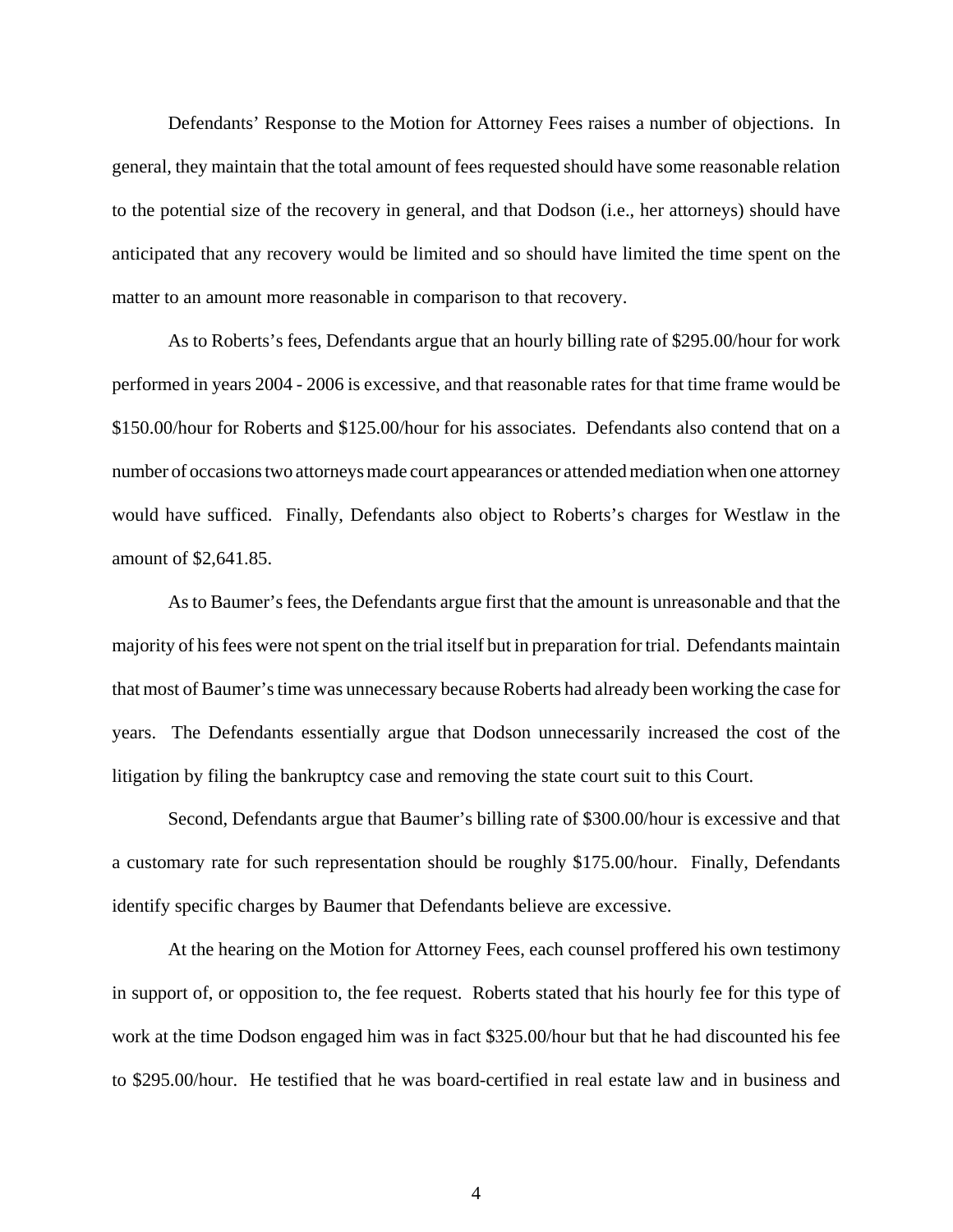consumer bankruptcy law, and that he has over twenty years of experience. The Court is also aware that Roberts has been a panel Chapter 7 trustee for many years.

Roberts noted that five attorneys<sup>1</sup> have represented the Defendants during the course of this litigation. During the course of his own representation, Roberts testified that Perkins had engaged three successive attorneys to represent him and his corporation. As a result, Roberts testified, he was forced to revisit the facts, issues, merits, and past and current settlement proposals numerous times, with each substitution of counsel. According to Roberts's testimony, Perkins had agreed to mediate the matter several times but either failed to participate in the mediation or to honor agreements reached as a result of mediation. Such conduct, and Perkins's "eleventh-hour" transfer of the Dodson contract to Will P., Inc., requiring the late addition of the corporation as a defendant in the case, greatly increased Roberts work and fees in the case, according to his testimony.

Roberts pointed out that when suit was filed the applicable statute, § 5.077 of the Texas Property Code, provided for liquidated damages in the amount of\$100.00 per day, but also noted that during the course of litigation the daily penalty increased to \$250.00, capped at the value of the subject property. Roberts acknowledged that he may not have been aware of the Texas Attorney General Opinion advising that that amendment of the statute had retroactive effect so that it applied to the transactions that were the subject of this suit.

Finally, Roberts concluded by noting that there is a dearth of case law regarding § 5.077 and its application, and argued that he had already adjusted his fee request down in light of the novelty of the litigation.

Baumer argued in support of his request by suggesting that this Court follow the *Johnson* factors in *Johnson v. Georgia Hwy. Express, Inc.*, 488 F.2d 714, 717-18 (5<sup>th</sup> Cir. 1974), in

<sup>&</sup>lt;sup>1</sup> One of Defendants' counsel, Gray Jolink, unexpectedly passed away in June of 2008. Jolink had been brought in to represent the Defendants when Dodson filed bankruptcy. After his death, Leediker took over the representation of Defendants.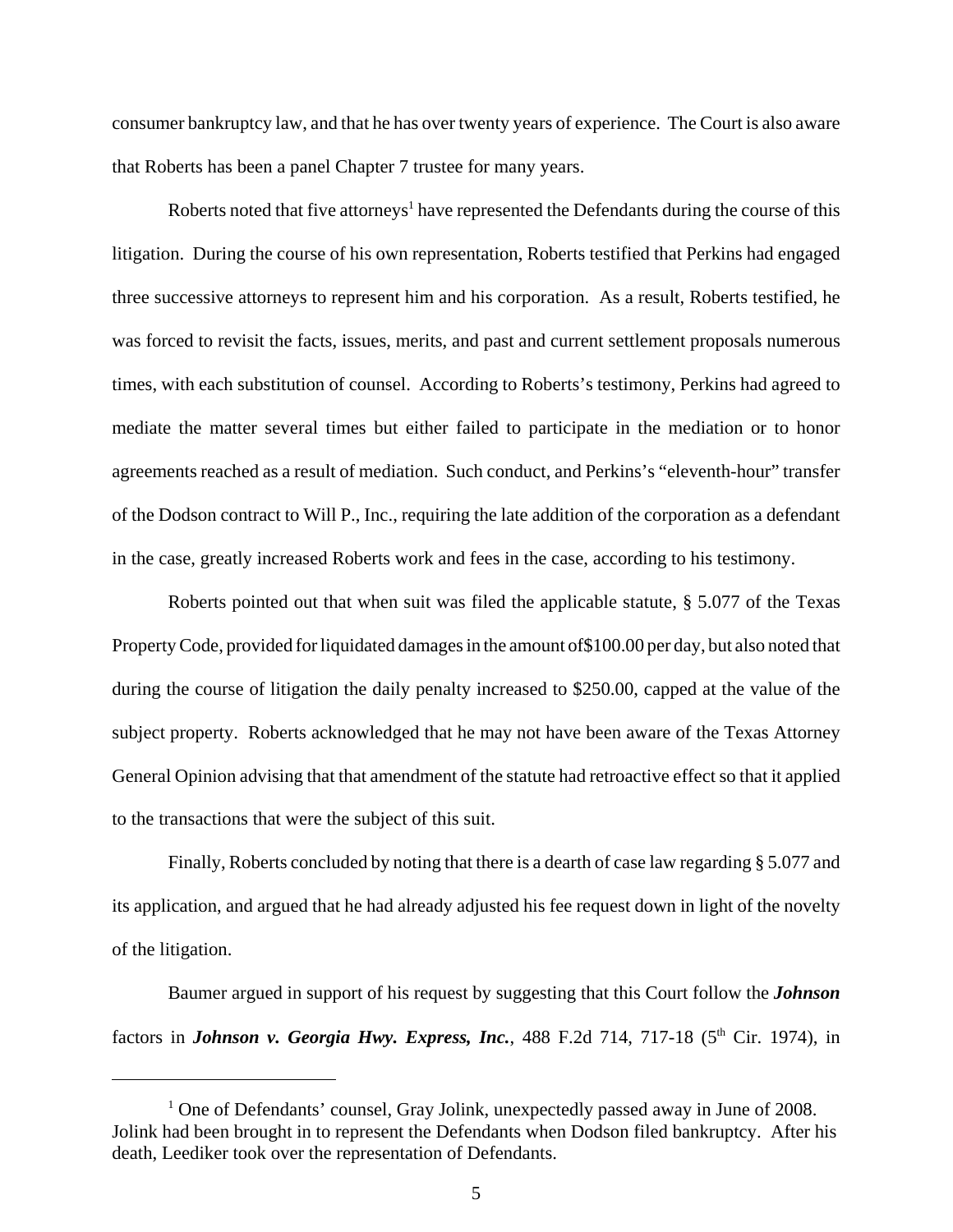determining the reasonableness of his request.2 In doing so, he used the rubric of the *Johnson* factors in support of his fees, arguing that they are reasonable given that: (1) there is little case law regarding § 5.077 of the Texas Property Code; (2) his representation was essentially on a contingent fee basis because Dodson did not have the funds to pay him should she have lost; (3) the results obtained were that she won; and (4) the fees should not be limited in relation to the other damages recovered because that would effectively be imposing a cap on the fees where the statute's cap on damages expressly does not extend to attorney fees. Moreover, Baumer noted that much of the fees incurred were attributable to Defendants' conduct and unwillingness to honor any mediation agreement or to settle the case.

Defendants' counsel, Kent Leediker, testified in opposition to the Motion for Attorney Fees. Leediker practices in Travis County doing primarily family and probate work for which he charges \$150-\$225 per hour. He also practices in federal court providing tax services and has in the past practiced in bankruptcy court. Leediker did not challenge the skills or abilities of Plaintiff's lawyers; rather he argued that the litigation at issue was non-bankruptcy and did not require bankruptcy expertise or the fees those lawyers normally charged in bankruptcy matters. He testified that he had visited with a number of state court practitioners who provide real estate and/or commercial services and they all suggested that a fee of \$150-\$200 per hour would be representative of the work necessary in representing Dodson. This fact Leediker claimed is

<sup>&</sup>lt;sup>2</sup> These factors include: (1) time and labor involved; (2) novelty and difficulty of issues; (3) skill required to perform the legal services properly; (4) preclusion of other employment; (5) customary fees; (6) whether the fee is fixed or contingent; (7) time limitations imposed by clients or circumstances; (8) amount involved and results obtained; (9) experience, reputation and ability of the attorneys; (10) undesirability of the case: (11) nature and length of the professional relationship with the client; and award in similar cases. *Accord, In re First Colonial Corp. of America*, 544 F.2d 1291 (5<sup>th</sup> Cir.), *cert. denied*, 431 U.S. 904 (1977). The factors applicable under Texas law, discussed below, are similar if not identical.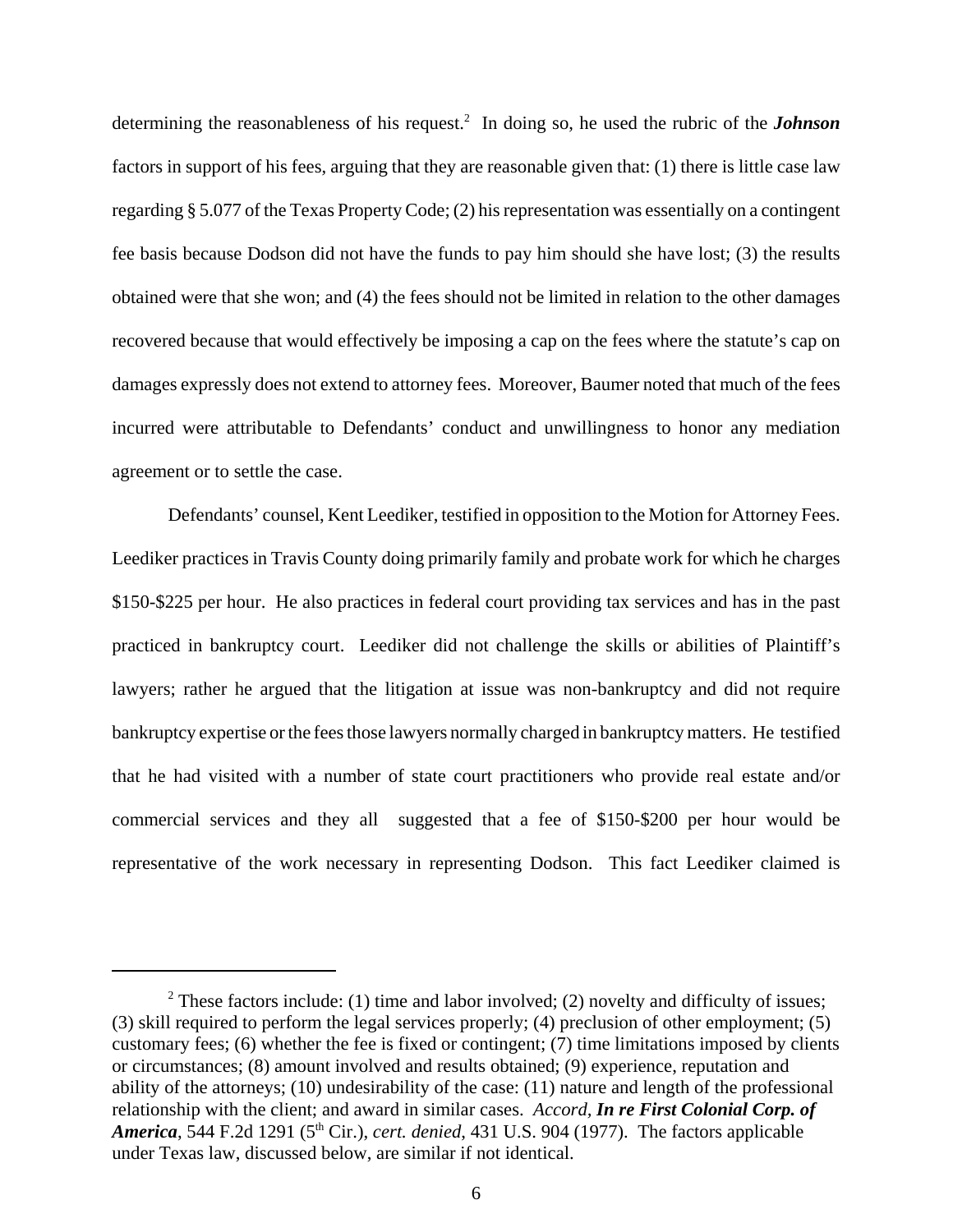supported by the fact that the Defendants themselves hired lawyers with rates much less than Plaintiff's attorneys'.

Finally, Leediker urged the Court to compare the amount of the fees sought with the amount of the judgment awarded, asserting that Plaintiff's lawyers could have, and should have, adjusted their representation to the potential amount of recovery.

# DISCUSSION AND ANALYSIS

As was the case regarding the underlying merits of this litigation, both parties recognized that there is little case law discussing what are "reasonable attorney's fees" under § 5.077 (d)(2). The statute offers no further guidance as to what should be considered in determining reasonable attorney's fees and does not provide any guidance on the relationship, if any, between the amount of recovery for liquidated damages awarded and the amount of reasonable attorney's fees that may be awarded.

Dodson's attorneys first argued that this Court should evaluate the award of attorney's fees under the Bankruptcy Code and its applicable provisions, most notably §§ 327-330. Defendants countered that the Court should evaluate the award of attorney's fees under state law, utilizing the analysis provided by the Texas Supreme Court in *Arthur Anderson & Co. v. Perry Equip. Corp*., 945 S.W.2d 812 (Tex. 1997).

This Court agrees with Defendants that because this is a suit under state law and not bankruptcy law, attorney fee awards should be analyzed in accordance with state law. Further, the Court notes that the fees sought in this case are not be paid by the bankruptcy estate, but by Defendants. Accordingly, the Court will look to Texas law to determine the reasonableness of fees.<sup>3</sup>

<sup>&</sup>lt;sup>3</sup> The Court notes, however, that the factors to be considered under that law appear to be similar, if not identical, to those applicable to fee awards made in bankruptcy cases.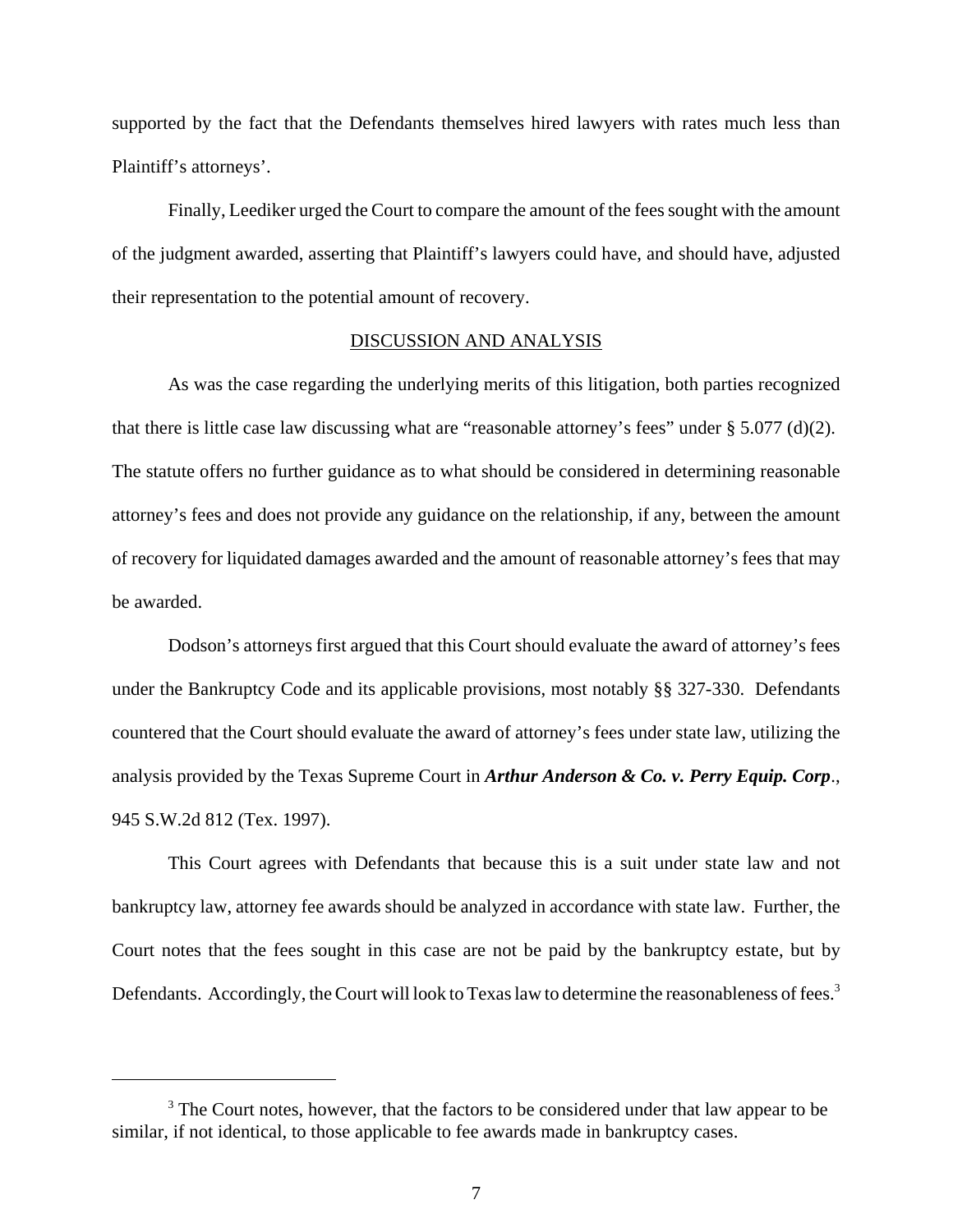*Arthur Anderson* was a suit involving violations of the Deceptive Trade Practice Act (the "DTPA") and causes of action rooted in fraud, negligence, misrepresentation and breach of implied warranty that all related to an audit that Arthur Anderson & Co. had provided Perry Equipment Company. At issue was whether a percentage of recovery method is the proper measure of reasonable attorney's fees under the DTPA. *Id.* at 814. In particular, the question in *Arthur Anderson* issue was whether the plaintiff was entitled to attorney's fees based upon a contingency fee basis without resort to proving the reasonableness of the fees. In contrast, in the matter before this Court the fees sought are nominally based upon an hourly rate for the work performed. However, both Plaintiff's lawyers stated that had Dodson lost, they would have not sought recovery for their fees from he given her inability to pay, and to that extent this case is similar to *Arthur Anderson*.

The Texas Supreme Court found that, in evaluating the reasonableness of fees, the following eight factors should be considered by the factfinder:

(1) the time and labor required, the novelty and difficulty of the questions involved, and the skill required to perform the legal service properly;

(2) the likelihood . . . that the acceptance of the particular employment will preclude other employment by the lawyer;

(3) the fee customarily charged in the legality for similar legal services;

(4) the amount involved and the results obtained;

(5) the time limitations imposed by the client or by the circumstances;

(6) the nature and length of the professional relationship with the client;

(7) the experience, reputation, and ability of the lawyer or lawyers performing the services; and

(8) whether the fee is fixed or contingent on results obtained or uncertainty of collection before the legal services have been rendered.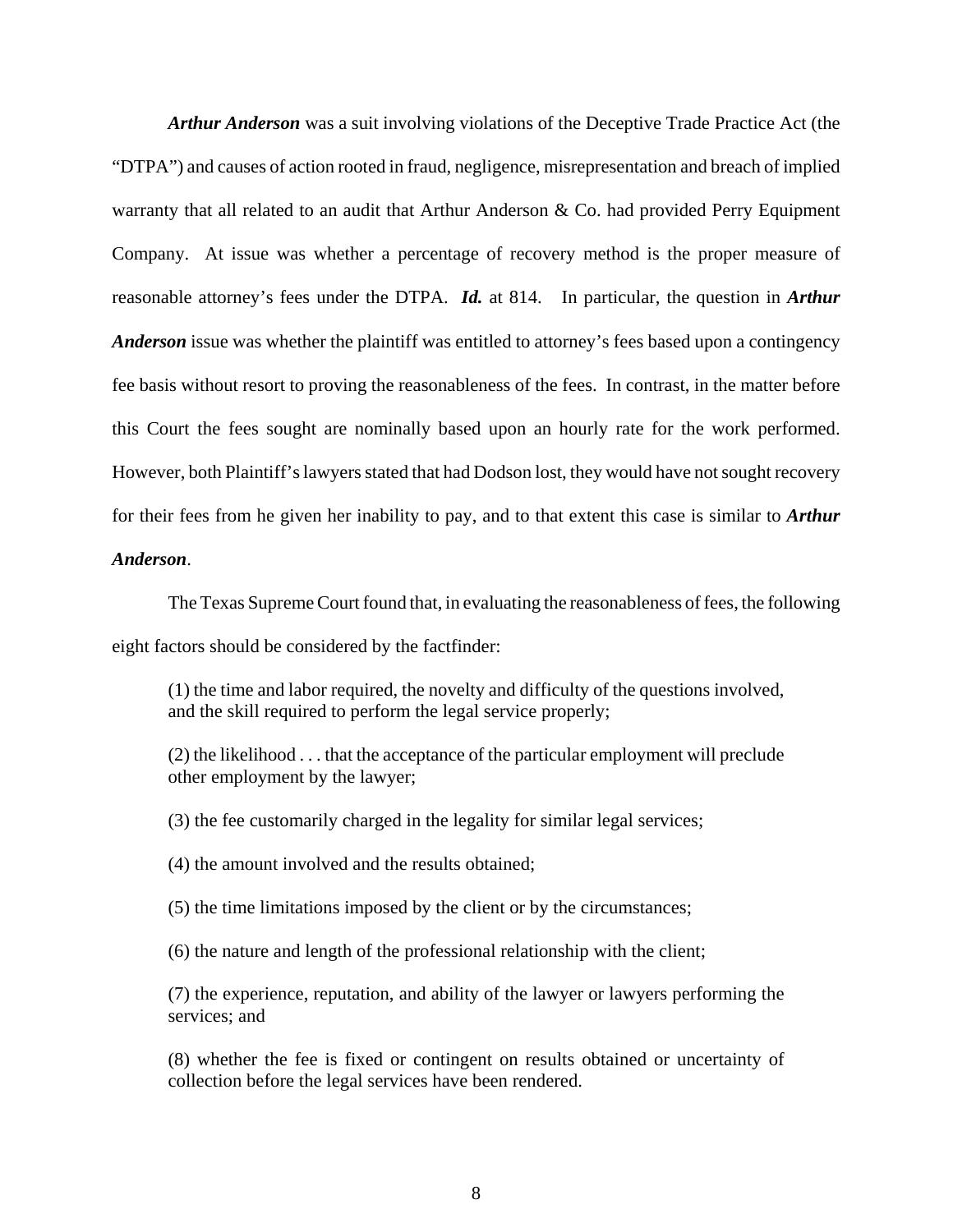Id. at 818 (citations omitted). In the case at bar, the Court makes the following findings in light of the *Arthur Anderson* factors.

(1) Time and Labor Involved; Novelty and Difficulty of the Questions; Skill Required. The Court finds that the time expended on the matter by both of Dodson's lawyers was in significant part a by-product of Perkins's intransigence in settling or mediating the matter to conclusion and his changing lawyers on several occasions. Perkins's conduct delayed resolution of the case and required Dodson's lawyers to revisit discovery and settlement options with each new counsel.

Also, as noted in this Court's Memorandum Opinion, there was little case law or other guidance regarding § 5.077's application. Cases of first impression generally present a variety of legal issues to decide, which in turn more attorney time spent on legal analysis including research, and more "flexibility" in counsel's approach to the litigation (e.g., developing several alternative strategies to be used depending on exactly how the issues are framed).

(2) Likelihood of Preclusion of Other Employment. Any time a lawyer is retained to handle a matter over a period of years or bring a case through trial (and now through its appeal), the lawyer's ability to take on other matters is constrained. Counsel did not argue, and the Court does not find, that this is a significant factor in this case.

(3) Fee Customarily Charged for Similar Services. There is, however, a substantial issue as to what the customary rate is for legal services similar to those provided in this case. Defendants' counsel suggested that the Plaintiff's rates in this case are roughly two times those customarily charged in this area. The Court finds, however, that it was provided no evidence or legal authority on what the customary fee for contract for deed litigation in fact is (or was, at the time this litigation was commenced). Roberts, at his \$295/hour rate, was clearly experienced and qualified in state court real estate litigation; Baumer, with his \$300/hour rate, was clearly experienced and wellqualified as a litigator in bankruptcy court. The Court finds that Dodson's engagement of Roberts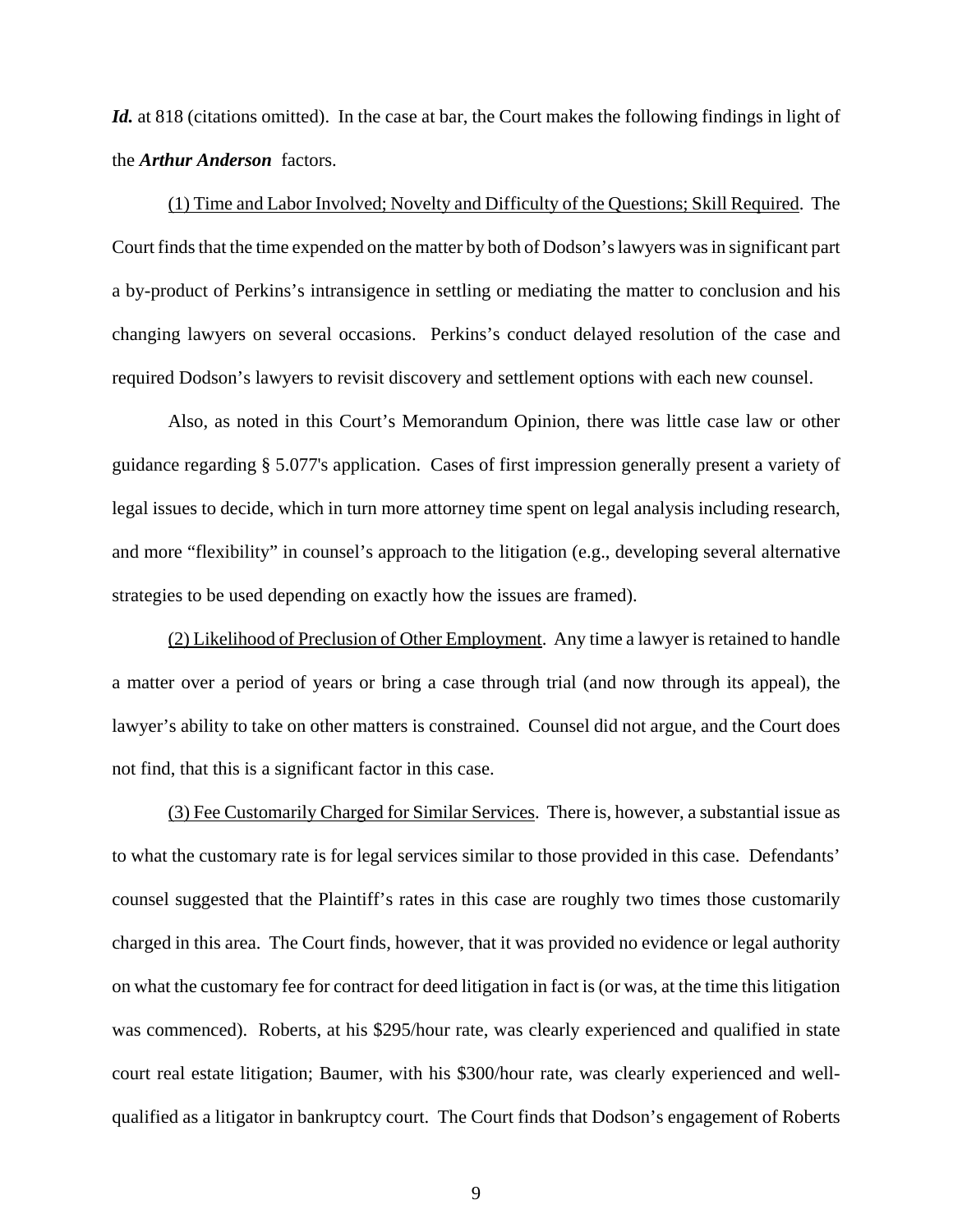at his stated rate, and her substitution, after her bankruptcy case was filed, of Baumer at his rate, was reasonable.4

(4) Amount Involved. It is true that the amount involved in the litigation–the potential recovery– was limited to the value of the property. The Court was provided virtually no evidence on that value, other than Dodson's admission on her bankruptcy Schedule, and so was constrained to finding that value of \$20,000. The fees requested are nearly four times that–i.e., four times the amount of the damages. While that comparison may appear on its face to be grossly out of proportion, Dodson's counsel correctly noted that the length of the litigation (and so the amount of fees requested) was dictated in part by Defendants' decision not to settle and the difficulty in bringing the case to trial. Moreover, once a matter is filed, and settlement is not an option, a plaintiff has little choice in prosecuting the action but to expend the time necessary to try it.

In addition, there is a compelling countervailing consideration in this case that weighs in favor of not reducing the fees even in light of the relatively small recovery. As discussed in detail in the Court's Memorandum Opinion, the Texas Legislature enacted § 5.077 as a deterrent to deceptive practices in contract for deed transactions. In doing so, it imposed significant consequences for failure to comply with the statute, and those consequences include the payment of attorneys fees *in addition to* other liquidated damages. Plaintiffs' ability to recover their actual costs of bringing suit, including their attorneys fees, is clearly material to the enforcement, and thus the efficacy, of the statute. Without *full* compensation for the costs of that enforcement, the Legislature's intent to deter those deceptive practices would be defeated.

<sup>&</sup>lt;sup>4</sup> As an aside, the Court notes when the matter was removed to bankruptcy court, like the Plaintiff Defendants felt compelled to hire a lawyer who had experience in bankruptcy court.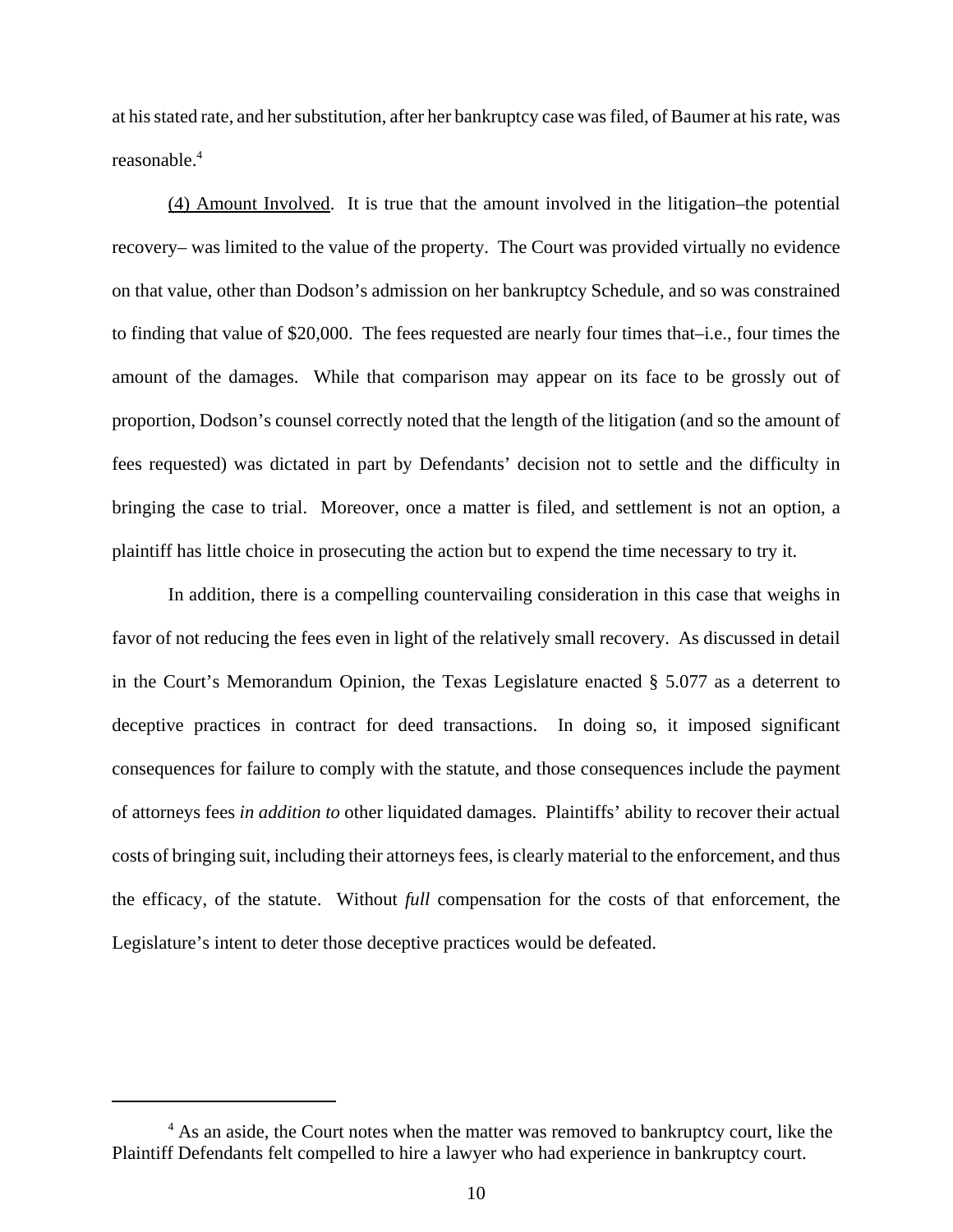(5) Time Limitations Imposed by Client. There do not appear to have been any significant time limitations in this matter, other than the amount of time the matter took. The Court does find that this case did take an inordinate amount of time to bring to conclusion.

(6) Nature and Length of Relationship with the Client. Both of Plaintiff's counsel had protracted legal relationships with the client–the relationship with Dodson went on for four years.

(7) Experience, Reputation, and Ability of Counsel. Defendant's counsel did not dispute the experience, reputation or ability of Plaintiff's lawyers other than to note that lawyers of lesser caliber (with lower rates) could have represented Dodson.

(8) Whether the Fee Is Fixed or Contingent; the Uncertainty of Collection. The Court finds that, because the lawyers took this matter on what in reality was a contingency basis and there was substantial uncertainty in the nature of the litigation and the results obtained, the Plaintiff was not required to retain lawyers with lower fee requirements. Had Dodson not prevailed, her counsel would not have been compensated at all for their services, given her inability to pay.

Finally, Defendants' counsel challenged the reasonableness of three specific kinds of charges by Roberts. First, Defendants objected to the charges for Westlaw in the absence of a corresponding charge for the attorney time involved in that online research. Roberts adequately explained this "discrepancy" by stating that he simply did not include the attorney time for use of Westlaw but rather billed only the expense of the Westlaw charges themselves. Second, Defendant's counsel argued that Roberts charged his time at his full rate while travelling. Roberts explained that he only charged at his full rate during travel when he could not also work while en route. In this instance, the rate is warranted given that Roberts could not have worked while driving to state district court. Finally, Defendant's counsel objected to two attorneys attending hearings and mediation while one attorney should have been sufficient. While there may sometimes be merit to this objection, Roberts adequately justified the charges by explaining that by bringing an associate to court and mediation